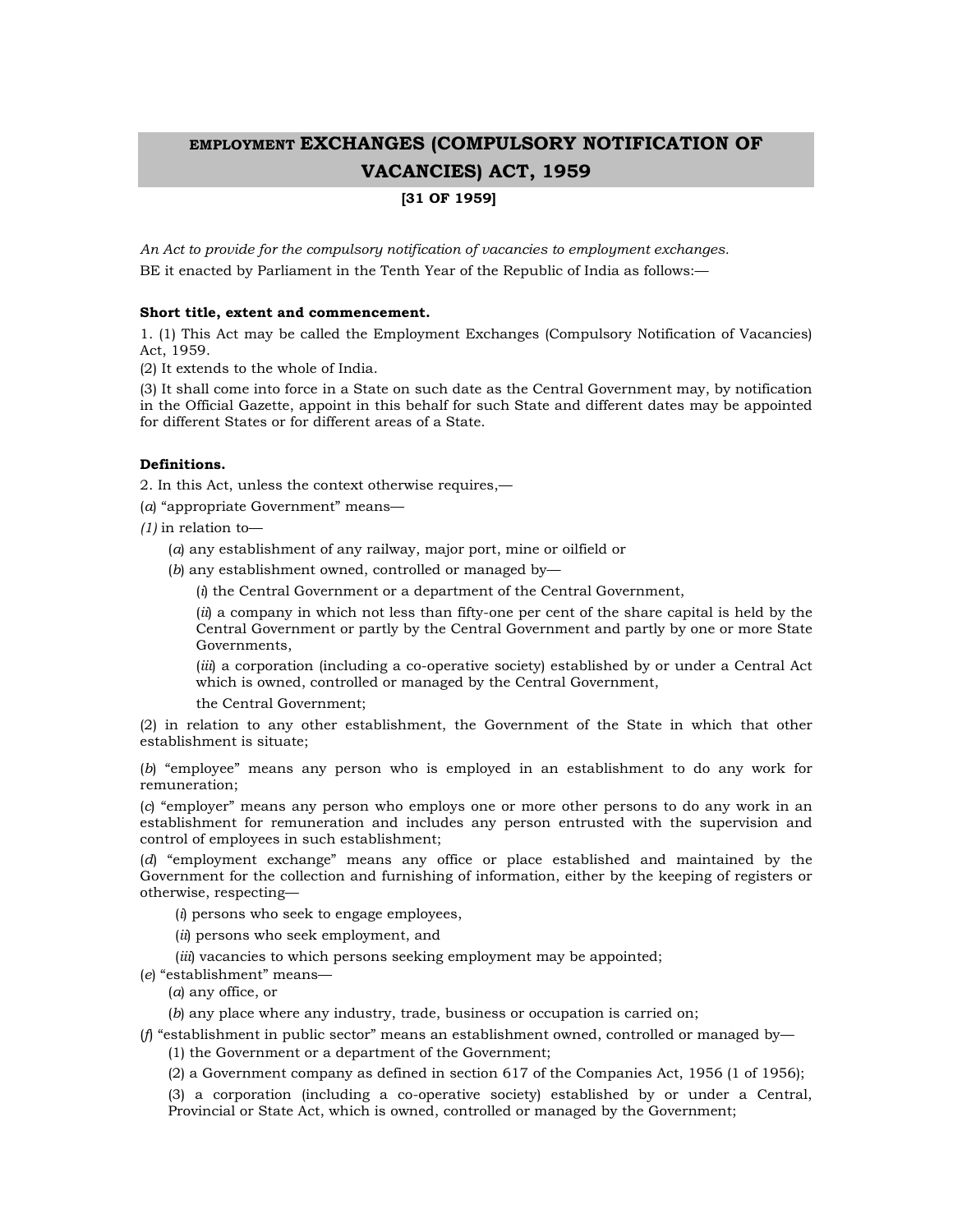(4) a local authority:

 $(g)$  "establishment in private sector" means an establishment which is not an establishment in public sector and where ordinarily twenty-five or more persons are employed to work for remuneration;

(h) "prescribed" means prescribed by rules made under this Act;

 $(i)$  "unskilled office work" means work done in an establishment by any of the following categories of employees, namely:—

 $(1)$  daftri;

(2) Jemadar, orderly and peon;

(3) dusting man orfarash;

(4) bundle or record lifter;

(5) process server;

(6) watchman;

(7) sweeper;

(8) any other employee doing any routine or unskilled work which the Central Government may, by notification in the Official Gazette, declare to be unskilled office work.

# Act not to apply in relation to certain vacancies.

3. (1) This Act shall not apply in relation to vacancies,—

(a) in any employment in agriculture (including horticulture) in any establishment in private sector other than employment as agricultural or farm machinery operatives;

(b) in any employment in domestic service;

(c) in any employment the total duration of which is less than three months;

(d) in any employment to do unskilled office work;

(e) in any employment connected with the staff of Parliament.

(2) Unless the Central Government otherwise directs by notification in the Official Gazette in this behalf, this Act shall not also apply in relation to—

(a) vacancies which are proposed to be filled through promotion or by absorption of surplus staff of any branch or department of the same establishment or on the result of any examination conducted or interview held by, or on the recommendation of, any independent agency, such as the Union or a State Public Service Commission and the like;

(b) vacancies in an employment which carries a remuneration of less than sixty rupees in a month.

# Notification of vacancies to employment exchanges.

4. (1) After the commencement of this Act in any State or area thereof, the employer in every establishment in public sector in that State or area shall, before filling up any vacancy in any employment in that establishment, notify that vacancy to such employment exchanges as may be prescribed.

(2) The appropriate Government may by notification in the Official Gazette, require that from such date as may be specified in the notification, the employer in every establishment in private sector or every establishment pertaining to any class or category of establishments in private sector shall, before filling up any vacancy in any employment in that establishment, notify that vacancy to such employment exchanges as may be prescribed, and the employer shall thereupon comply with such requisition.

(3) The manner in which the vacancies referred to in sub-section (1) or sub-section (2) shall be notified to the employment exchanges and the particulars of employments in which such vacancies have occurred or are about to occur shall be such as may be prescribed.

(4) Nothing in sub-sections (1) and (2) shall be deemed to impose any obligation upon any employer to recruit any person through the employment exchange to fill any vacancy merely because that vacancy has been notified under any of those sub-sections.

#### Employers to furnish information and return in prescribed form.

5. (1) After the commencement of this Act in any State or area thereof, the employer in every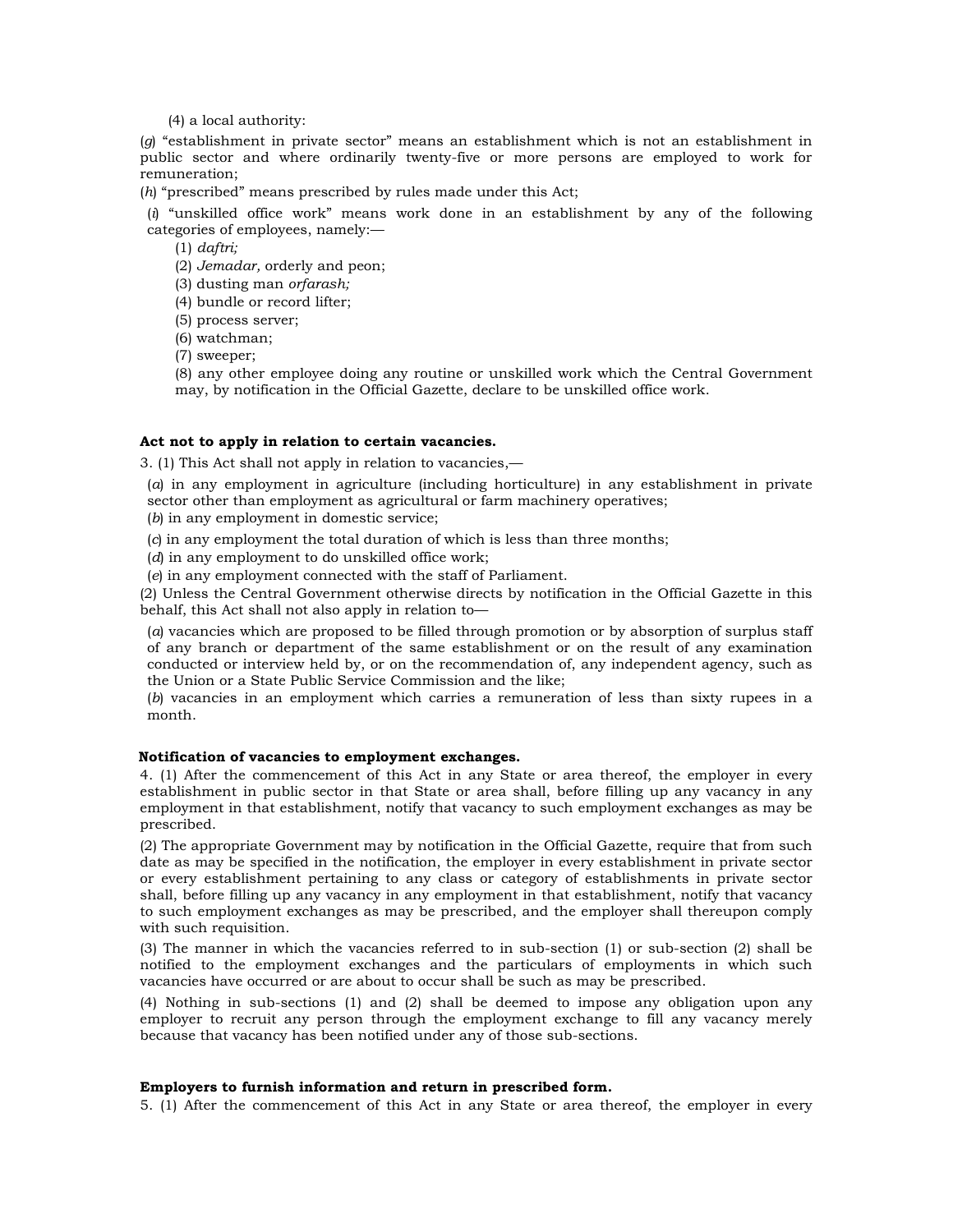establishment in public sector in that State or area shall furnish such information or return as may be prescribed in relation to vacancies that have occurred or are about to occur in that establishment, to such employment exchanges as may be prescribed.

(2) The appropriate Government may, by notification in the Official Gazette, require that from such date as may be specified in the notification, the employer in every establishment in private sector or every establishment pertaining to any class or category of establishments in private sector shall furnish such information or return as may be prescribed in relation to vacancies that have occurred or are about to occur in that establishment to such employment exchanges as may be prescribed, and the employer shall thereupon comply with such requisition.

(3) The form in which, and the intervals of time at which, such information or return shall be furnished and the particulars which they shall contain shall be such as may be prescribed.

# Right of access to records or documents.

6. Such officer of Government as may be prescribed in this behalf, or any person authorised by him in writing, shall have access to any relevant record or document in the possession of any employer required to furnish any information or returns under section 5 and may enter at any reasonable time any premises where he believes such record or document to be and inspect or take copies of relevant records or documents or ask any question necessary for obtaining any information required under that section.

# Penalties.

7. (1) If any employer fails to notify to the employment exchanges prescribed for the purpose any vacancy in contravention of sub-section (1) or sub-section (2) of section 4, he shall be punishable for the first offence with fine which may extend to five hundred rupees and for every subsequent offence with fine which may extend to one thousand rupees.

(2) If any person—

(a) required to furnish any information or return—

(i) refuses or neglects to furnish such information or return, or

- (ii) furnishes or causes to be furnished any information or return which he knows to be false, or
- (*iii*) refuses to answer, or gives a false answer to, any question necessary for obtaining any information required to be furnished under section 5; or

(b) impedes the right of access to relevant records or documents or the right of entry conferred by section 6,

he shall be punishable for the first offence with fine which may extend to two hundred and fifty rupees and for every subsequent offence with fine which may extend to five hundred rupees.

#### Cognizance of offence.

8. No prosecution for an offence under this Act shall be instituted except by, or with the sanction of, such officer of Government as may be prescribed in this behalf or any person authorised by that officer in writing.

### Protection of action taken in good faith.

9. No suit, prosecution or other legal proceedings shall lie against any person for anything which is in good faith done or intended to be done under this Act.

#### Power to make rules.

10. (1) The Central Government may, by notification in the Official Gazette and subject to the condition of previous publication, makes rules for carrying out the purposes of this Act.

(2) In particular, and without prejudice to the generality of the foregoing power, such rules may provide for all or any of the following matters, namely :—

(a) the employment exchange or exchanges to which, the form and manner in which, and the time within which, vacancies shall be notified, and the particulars of employments in which such vacancies have occurred or are about to occur;